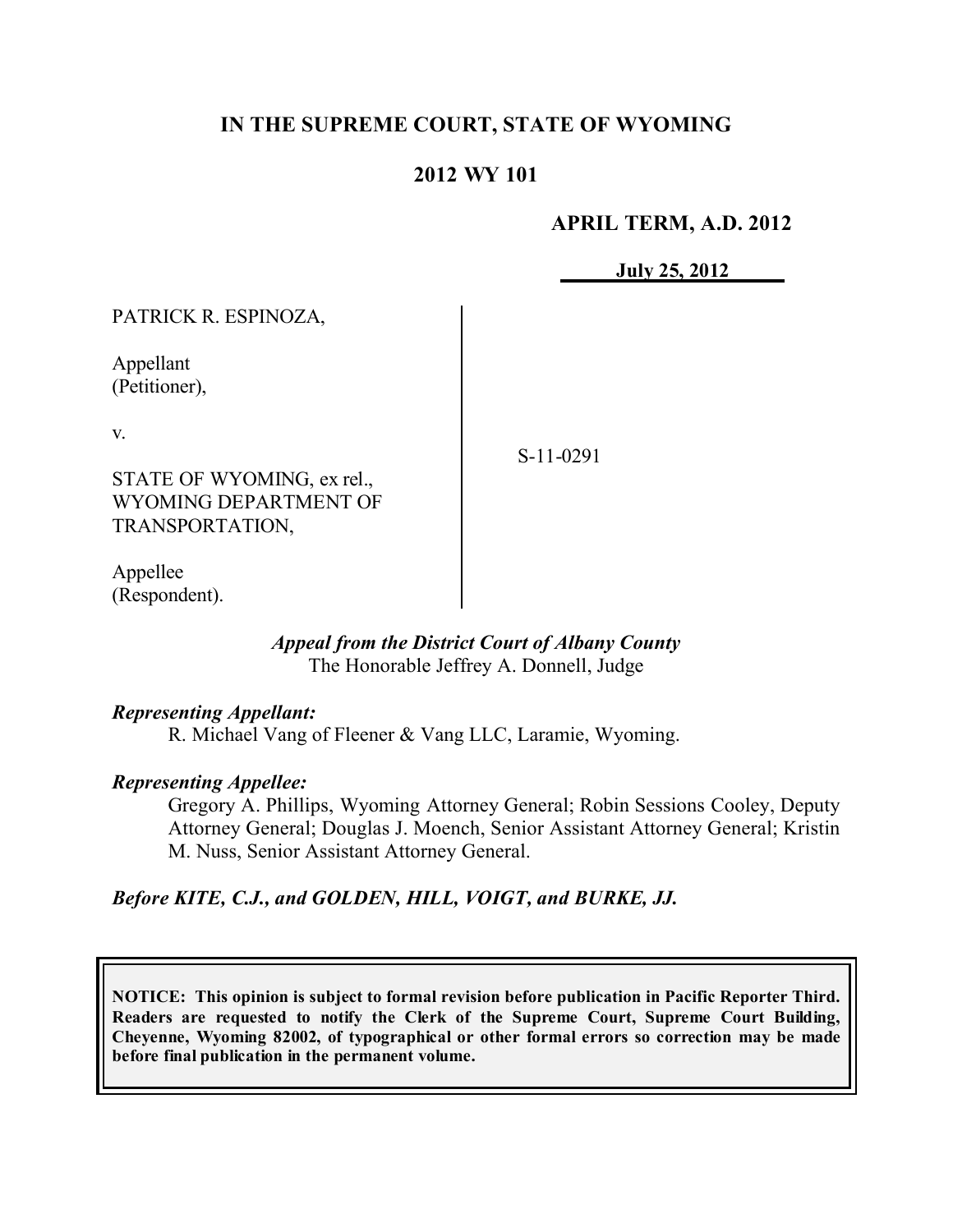## **KITE, Chief Justice.**

[¶1] After stopping Patrick R. Espinoza for failing to maintain a single lane of travel while driving on Interstate 80 (I-80) in Laramie, Wyoming, an Albany County Sheriff's deputy arrested Mr. Espinoza for driving while under the influence of alcohol. The Wyoming Department of Transportation (WYDOT) suspended Mr. Espinoza's driver's license, and he objected. At the contested case hearing, Mr. Espinoza claimed the deputy was not justified in stopping him. The Office of Administrative Hearings (OAH) upheld the suspension, and the district court affirmed. We conclude the deputy had probable cause to stop Mr. Espinoza for a traffic violation and affirm.

### **ISSUE**

[¶2] The issue presented for our review is whether the evidence supports the conclusion that the deputy had probable cause to stop Mr. Espinoza for violating Wyo. Stat. Ann. § 31-5-209 (LexisNexis 2011), which requires vehicles be driven "as nearly as practicable entirely within a single lane" of traffic.

# **FACTS**

[¶3] In the early morning hours of February 11, 2011, Albany County Sheriff's Deputy Jeffrey Beeston was patrolling in Laramie when he observed a pickup, which was later determined to be driven by Mr. Espinoza, accelerate quickly and turn abruptly onto the I-80 on-ramp. Deputy Beeston followed the pickup onto the interstate and activated his DVD recording device to record Mr. Espinoza's driving. Deputy Beeston observed Mr. Espinoza swerving and then abruptly leave the interstate at the Snowy Range exit.

[¶4] Deputy Beeston followed Mr. Espinoza off the interstate, activated his lights and stopped Mr. Espinoza. The deputy observed signs that Mr. Espinoza had been drinking alcohol and proceeded to administer sobriety tests, which Mr. Espinoza failed. The deputy arrested Mr. Espinoza for driving while under the influence of alcohol in violation of Wyo. Stat. Ann. § 31-5-233 (LexisNexis 2010) and administered a breath test that showed he had an alcohol concentration of 0.17%, more than two times the legal limit allowed for driving.

[¶5] WYDOT suspended Mr. Espinoza's driver's license, and he requested a contested case hearing. He argued at the hearing that Deputy Beeston did not have legal justification to stop him, but after reviewing the DVD recording and the deputy's report, the OAH found the stop was legal and upheld the suspension. Mr. Espinoza petitioned the district court for review of the OAH decision, and that court affirmed. He then filed a notice of appeal with this Court.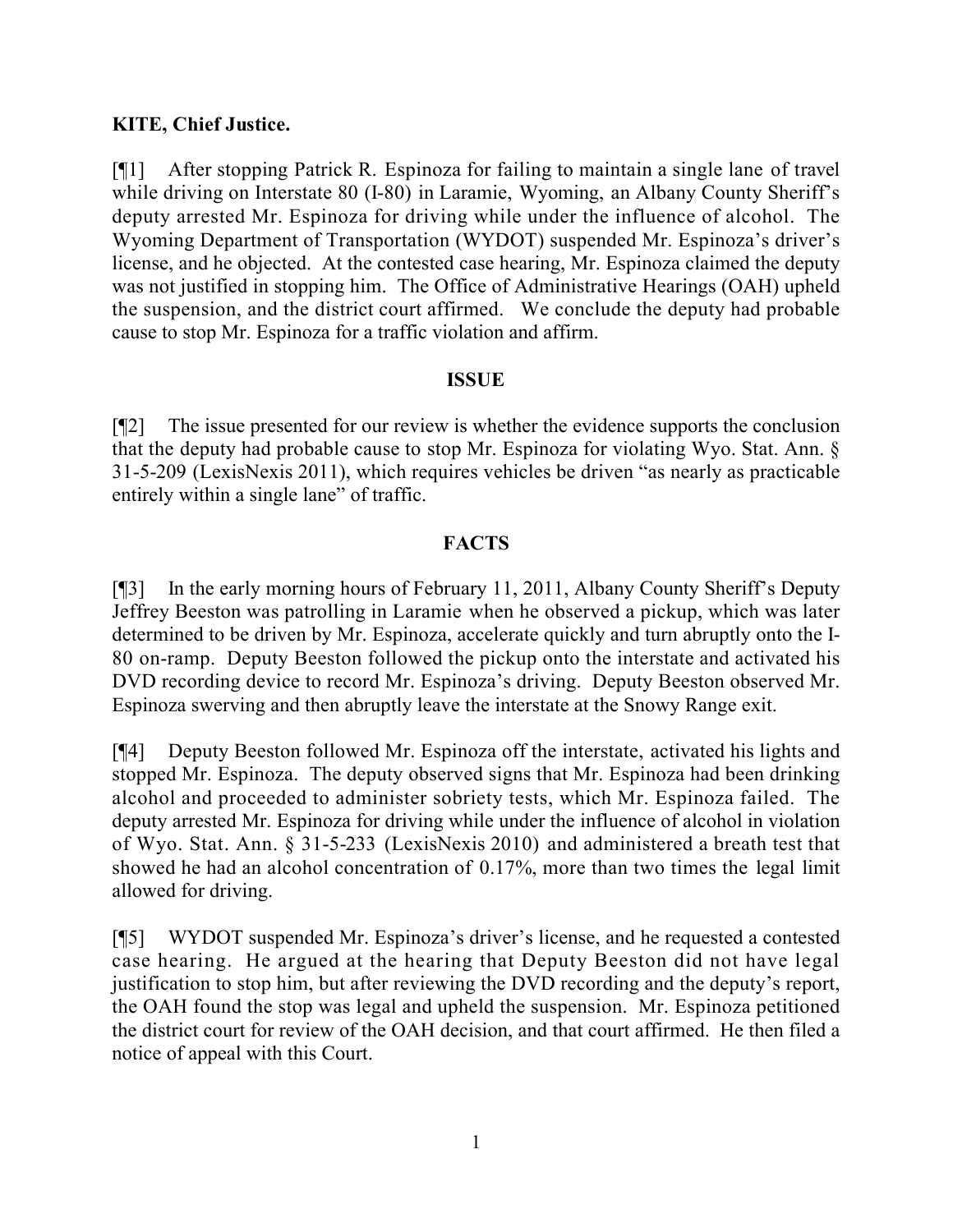#### **STANDARD OF REVIEW**

[¶6] Our review of an administrative decision is governed by Wyo. Stat. Ann. § 16-3- 114(c) (LexisNexis 2009), which provides:

> (c) To the extent necessary to make a decision and when presented, the reviewing court shall decide all relevant questions of law, interpret constitutional and statutory provisions, and determine the meaning or applicability of the terms of an agency action. In making the following determinations, the court shall review the whole record or those parts of it cited by a party and due account shall be taken of the rule of prejudicial error. The reviewing court shall:

> (i) Compel agency action unlawfully withheld or unreasonably delayed; and

> (ii) Hold unlawful and set aside agency action, findings and conclusions found to be:

> (A) Arbitrary, capricious, an abuse of discretion or otherwise not in accordance with law;

> (B) Contrary to constitutional right, power, privilege or immunity;

> (C) In excess of statutory jurisdiction, authority or limitations or lacking statutory right;

> (D) Without observance of procedure required by law; or

> (E) Unsupported by substantial evidence in a case reviewed on the record of an agency hearing provided by statute.

Reviewing an agency's factual findings,

we examine the entire record to determine whether there is substantial evidence to support an agency's findings. If the agency's decision is supported by substantial evidence, we cannot properly substitute our judgment for that of the agency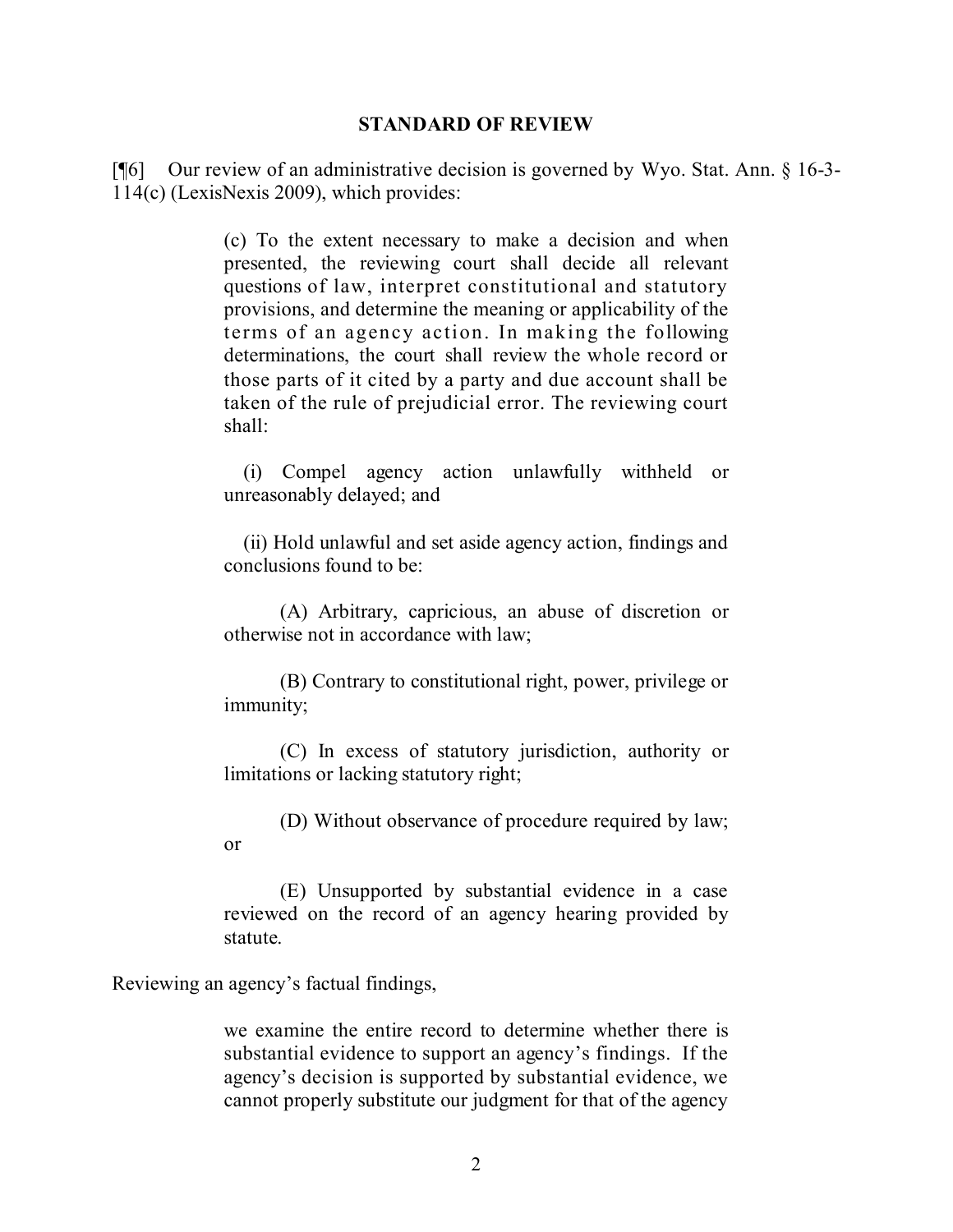and must uphold the findings on appeal. Substantial evidence is relevant evidence which a reasonable mind might accept in support of the agency's conclusions.

*Hwang v. State, Dep't of Transp*., 2011 WY 20, ¶ 9, 247 P.3d 861, 864 (Wyo. 2011). The issue in this case invokes constitutional protections; the determination of whether a violation of constitutional rights occurred is a question of law, which we review *de novo*. *Tiernan v. State, Dep't of Transp.,* 2011 WY 143, ¶ 10, 262 P.3d 561, 564 (Wyo. 2011).

### **DISCUSSION**

[¶7] The Fourth Amendment to the United States Constitution protects individuals from unreasonable searches and seizures. Although the purpose of a traffic stop is limited and the resulting detention brief, a routine traffic stop still constitutes a seizure within the meaning of the Fourth Amendment. *Parks v. State,* 2011 WY 19, ¶ 7, 247 P.3d 857, 858 (Wyo. 2011); *Damato v. State,* 2003 WY 13, ¶ 9, 64 P.3d 700, 704 (Wyo. 2003). "Detention of a motorist is justified when the officer has probable cause to believe a traffic violation has occurred or has a reasonable articulable suspicion that the particular motorist is engaged in criminal activity." *Tiernan,* ¶ 11, 262 P.3d at 565. *See also*, *Harvey v. State,* 2011 WY 72, 250 P.3d 167 (Wyo. 2011); *Frazier v. State,* 2010 WY 107, 236 P.3d 295 (Wyo. 2010).

[¶8] In this case, Deputy Beeston stopped Mr. Espinoza because he observed a violation of § 31-5-209. Section 31-5-209 states, in relevant part:

> (a) Whenever any roadway has been divided into two (2) or more clearly marked lanes for traffic the following rules in addition to all others consistent herewith shall apply:

> (i) A vehicle shall be driven as nearly as practicable entirely within a single lane and shall not be moved from the lane until the driver has first ascertained that the movement can be made with safety[.]

Given Deputy Beeston's personal observation of a traffic law violation, our inquiry focuses on whether he had probable cause to initiate the stop.<sup>1</sup> *Tiernan*, ¶ 12, 262 P.3d at 565. Probable cause is defined as:

 $1$  The hearing examiner analyzed whether the deputy had reasonable articulable suspicion to justify the stop. As we stated, *supra,* in addition to the probable cause justification for a stop, a law enforcement officer may detain a motorist if he "has a reasonable articulable suspicion that the particular motorist is engaged in criminal activity." *Tiernan,* ¶ 11, 262 P.3d at 565. However, when the officer claims he personally witnessed a violation of law, the inquiry focuses on whether he had probable cause to seize the offender. *Id.,* ¶ 12, 262 P.3d at 565.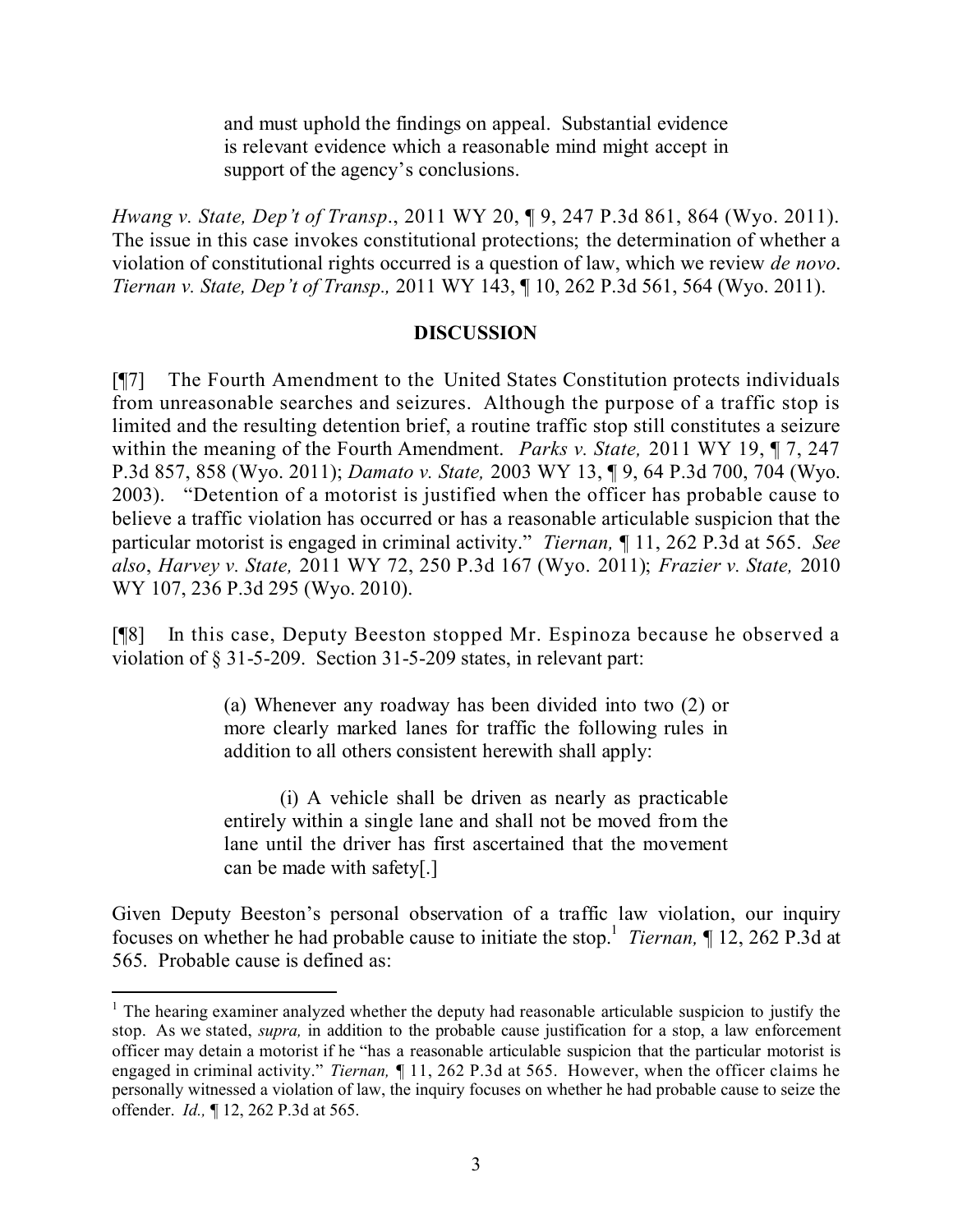The substance of all the definitions' of probable cause 'is a reasonable ground for belief of guilt.<sup> $***$ </sup> Probable cause exists where 'the facts and circumstances within their (the officers') knowledge and of which they had reasonably trustworthy information (are) sufficient in themselves to warrant a man of reasonable caution in the belief that' an offense has been or is being committed.

*DeHerrera v. State,* 589 P.2d 845, 847 (Wyo. 1979), quoting *Rodarte v. City of Riverton,* 552 P.2d 1245, 1252 (Wyo. 1976) (other citations omitted).

[¶9] As an initial matter, we note that Mr. Espinoza expends a great deal of space in his brief analyzing the meaning of § 31-5-209 and arguing that, given the statutory imperative that a driver maintain his lane to the extent "practicable," we should interpret the statute as only prohibiting failing to maintain a lane if another vehicle/driver is placed in danger.<sup>2</sup> This Court discussed § 31-5-209 at length in *Dods v. State,* 2010 WY 133, 240 P.3d 1208 (Wyo. 2010). We considered case law from other jurisdictions interpreting statutes with language similar to our "as nearly as practicable" requirement and concluded:

> We . . . agree with the [Tenth Circuit's] assessment that a court must examine all of the surrounding circumstances to determine whether there is a justification for the stop. . . . Under adverse weather and/or road conditions, any vehicle could be subject to an isolated incident of moving into the right shoulder of the roadway, without giving rise to a suspicion of criminal activity. *Gregory,* 79 F.3d at 978. We keep in mind that *Gregory,* however, does not create a "bright-line rule" of what conduct constitutes a violation of this type of statute, but rather "highlight[s] the need to analyze objectively *all the surrounding facts and circumstances*" to determine whether the officer had a reasonable suspicion to make the stop. *Ozbirn,* 189 F.3d at 1198 (emphasis added). Based upon such a fact-sensitive analysis, one or two deviations from a lane may or may not constitute a violation, depending on the circumstances. While it might not be reasonable to expect a driver to avoid even the slightest deviation from a lane over an extended distance, it

<sup>&</sup>lt;sup>2</sup> Mr. Espinoza also discusses recent changes to the implied consent law and the admissibility of the results of chemical testing. Neither of these matters is relevant to the issue presented in this case; consequently, we will not discuss them.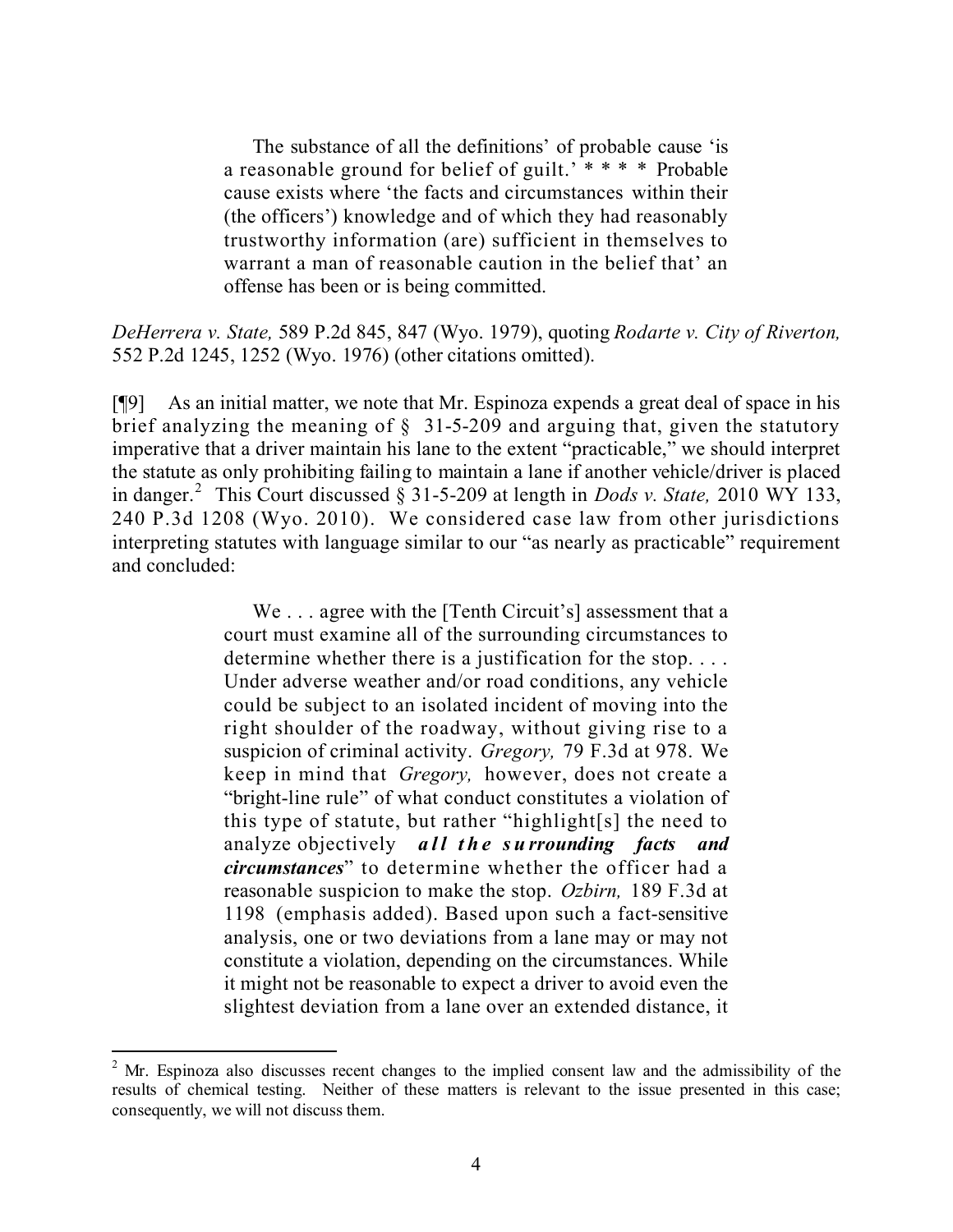may be reasonable to expect drivers to avoid a sudden, significant deviation from the lane or a sudden, overcompensating return back, absent physical obstacles, mechanical difficulty, or other uncontrollable circumstances. *State v. Woodruff,* 403 N.J.Super. 620, 629, 959 A.2d 1233, 1239 (Law Div. 2008).

*Id.*,  $\sim$  16, 240 P.3d at 1211-12. Mr. Espinoza has not convinced us that we should waver from our decision in *Dods,* and we will continue to follow that approach without superimposing a requirement that any lane deviation put another driver into danger before the statute is violated.

[¶10] Mr. Espinoza next claims the DVD recording of his driving contradicts the deputy's report that he failed to maintain a single lane of travel and, accordingly, Deputy Beeston was not justified in stopping him. The details of Deputy Beeston's report were included in the OAH findings:

> 2. The certified record included Deputy Beeston's certified Officer's Signed Statement (Signed Statement) and an attached and referenced Narrative about his stop, investigation, arrest and chemical testing of Espinoza on February 11, 2011. Deputy Beeston's Narrative described his reasons for stopping Espinoza as follows:

> On 02/11/2011 at approximately 0200 hours, I was northbound on  $3<sup>rd</sup>$  Street and saw a vehicle pulling away northbound from the intersection of Skyline and  $3<sup>rd</sup>$  Street. The vehicle, a dark colored pickup truck, accelerated quickly and turned abruptly onto the I-80 westbound on ramp. I began to follow the vehicle, but was quite some distance behind. I was able to see the pickup cross the solid white line that separates the right hand travel lane and the on ramp lane, and caught up to the vehicle shortly thereafter.

> I noted that in the 312 milepost, the pickup went across the centerline then drifted back across the right lane and across the fog line before regaining a single lane of travel. When the truck approached the 312 ramp, it passed the actual off ramp lane and suddenly veered onto the off ramp. The left tires of the truck were approximately to the left of the left side line, although it was covered with snow and I could not tell for certain. The truck was not driving on the portion of the roadway that was cleared of snow where most traffic drives.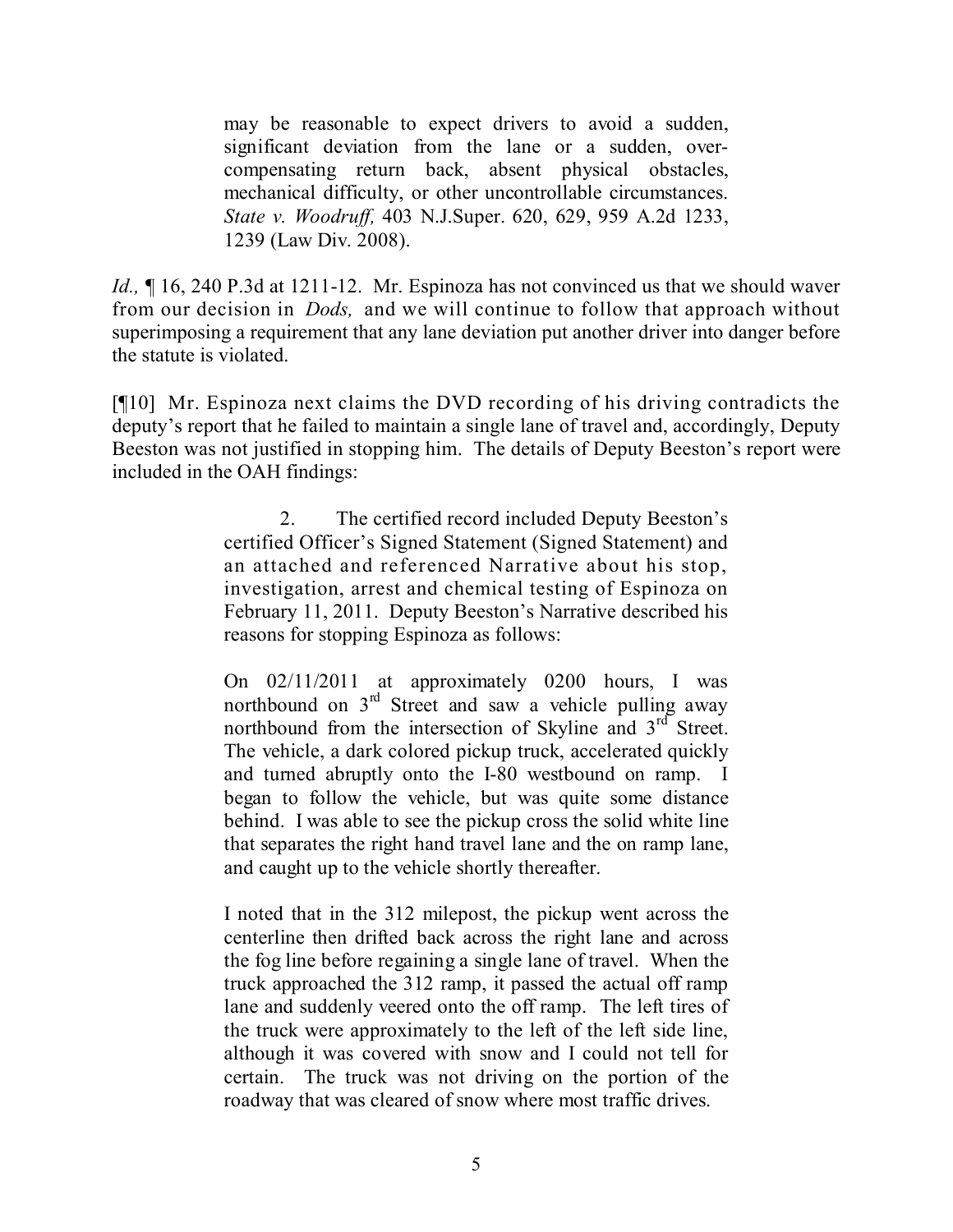The OAH decision also describes the DVD recording:

10. This Office thoroughly reviewed the DVD of the traffic stop on February 11, 2011. The DVD does not show Espinoza's vehicle pull away from the curb, accelerate and turn onto the I-80 on ramp. The DVD begins at 03:01:54, with the deputy on the on ramp to I-80 and Espinoza's vehicle is some distance ahead. At 03:01:58, Espinoza's vehicle is observed crossing the white line dividing the on ramp lane from the right hand lane of travel on I-80. While Espinoza's vehicle is some distance ahead it appeared his vehicle crossed into the right lane of travel prior to the end of the on ramp lane. At 03:02:20, Espinoza's vehicle is observed touching and driving on the centerline dividing the two lanes of travel on I-80. Espinoza's vehicle is then observed drifting to the right and touching or driving on the white fog line at 03:02:28. A short time later Espinoza's vehicle appeared to be touching or driving on the center dividing line. At 03:02:32, Espinoza's vehicle appeared to be in the middle of the driving lane and at 03:02:36, Espinoza's vehicle once again appeared to b[e] touching the white fog line.

[¶11] In response to Mr. Espinoza's argument that the DVD contradicted the deputy's narrative report, the hearing examiner ruled:

> 11. This Office disagrees with the argument made by Espinoza's counsel. Deputy Beeston's detailed narrative established a violation of WYO. STAT. ANN. § 31-5-209 (a)(i) (LEXIS 2010) by Espinoza, as he failed to maintain his lane of travel on I-80. Additionally, the DVD confirmed Deputy Beeston's recitation of driving actions by Espinoza on I-80. It is questionable that crossing over the white line dividing the on ramp lane from the right hand lane of travel is a violation of law but Espinoza's driving actions from approximately 03:02:20 to 03:02:36[] do establish Espinoza failed to maintain his lane of travel. The proposed suspension action should be upheld.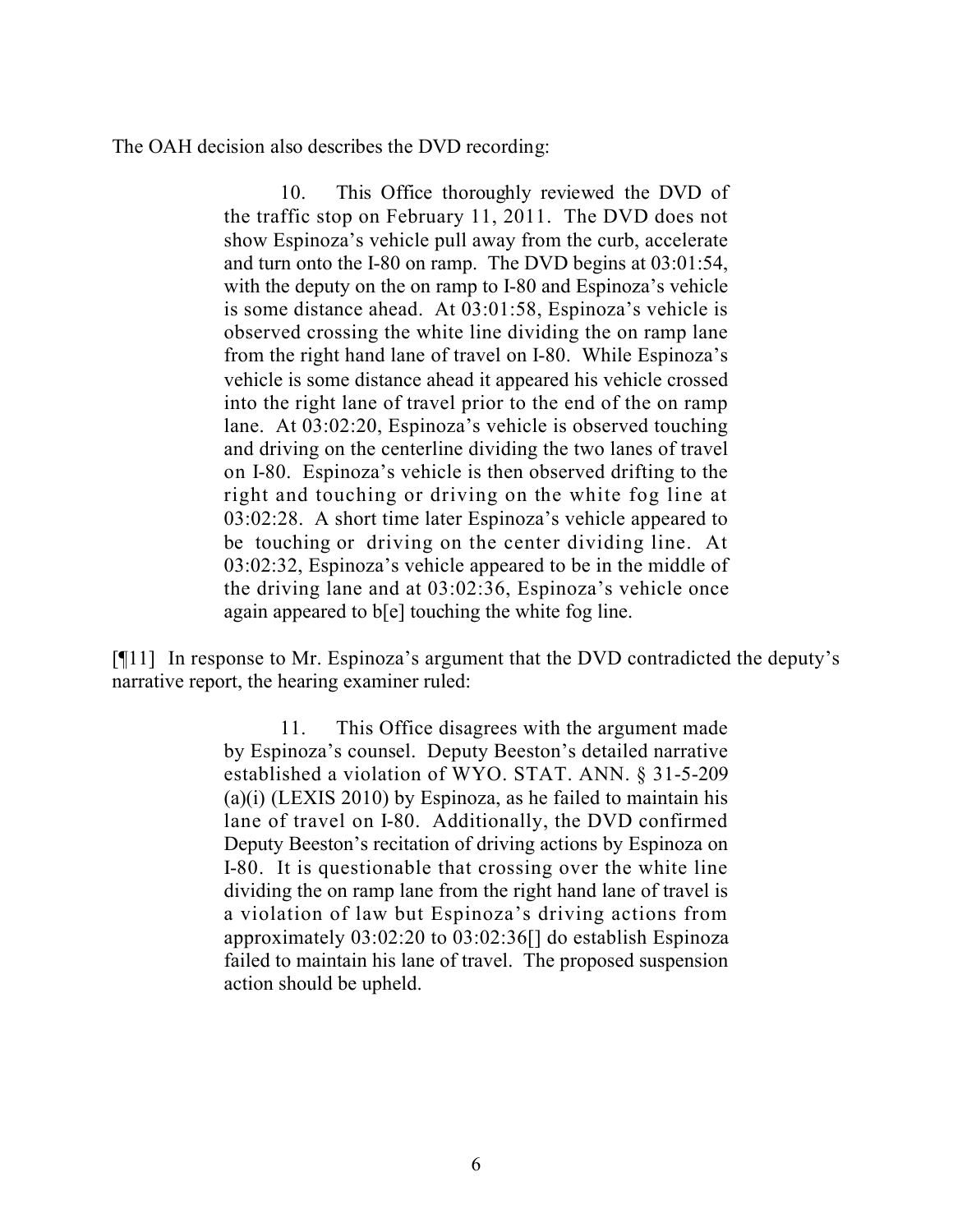[¶12] There are many similarities between the case at bar and *Tiernan*; consequently, we look to it for guidance.<sup>3</sup> Like Mr. Espinoza, Mr. Tiernan asserted the DVD recording of his driving did not demonstrate a justifiable reason to stop him. The highway patrol trooper who stopped Mr. Tiernan reported that "he made the stop after observing the vehicle cross the center line once, drift back across the lane and cross the fog line, and cross the fog line again when a vehicle approached from the opposite direction." *Id.,* ¶ 13, 262 P.3d at 565-66. The DVD recording in *Tiernan* did not clearly depict the lane violations; however, it did show Mr. Tiernan's vehicle drifting back and forth in the lane. Relying on *Dods,* we stated that the OAH properly examined all of the circumstances, including the trooper's report, the DVD and Mr. Tiernan's argument that the DVD refuted the report, and concluded the trooper was warranted in stopping the vehicle. *Id.,*  ¶ 17, 262 P.3d at 566. We, therefore, ruled there was substantial evidence in the record to support the agency's decision that the trooper had probable cause to stop Mr. Tiernan for a traffic violation. *Id.,* ¶ 18, 262 P.3d at 566-67.

[¶13] We have carefully reviewed the DVD of Mr. Espinoza's driving and, like in *Tiernan,* agree with the hearing examiner that it confirms rather than contradicts Deputy Beeston's report. The DVD shows Mr. Espinoza weaving back and forth across his lane of traffic, i.e., driving on or over the center line, drifting to the right and driving on or over the fog line, and then drifting back across the lane and driving on or over the center line again. Deputy Beeston's report stated that Mr. Espinoza crossed the center and fog lines as he was driving. As such, the facts and circumstances within Deputy Beeston's knowledge were sufficient to warrant a man of reasonable caution to believe Mr. Espinoza failed to drive "as nearly as practicable entirely within a single lane." Section 31-5-209; *DeHerrera,* 589 P.2d at 847.

[¶14] Mr. Espinoza claims the deputy's report improperly stated that the lane violations occurred at milepost 312 when milepost 312 is actually further down the highway. The deputy's report stated: "I noted that in the 312 milepost, the pickup went across the centerline then drifted back across the right lane and across the fog line before regaining a single lane of travel." We do not read the deputy's report as stating that the violations occurred precisely at milepost 312. There is obviously a typographical error when it states "in the 312 milepost." The lane breaches occurred within close proximity to milepost 312, and a reasonable interpretation of the report is that the deputy was simply referencing the nearby milepost. Moreover, the lane violations are shown on the DVD, so the fact that the deputy may have made a slight mistake in locating them is largely irrelevant. We conclude the record contains substantial evidence that the deputy had probable cause to stop Mr. Espinoza for failing to maintain his lane of travel in violation of § 31-5-209.

 <sup>3</sup> Mr. Espinoza completely ignores the existence of the *Tiernan* decision, not even mentioning it in his brief. This is somewhat surprising given Mr. Espinoza and Mr. Tiernan were represented by the same attorney.